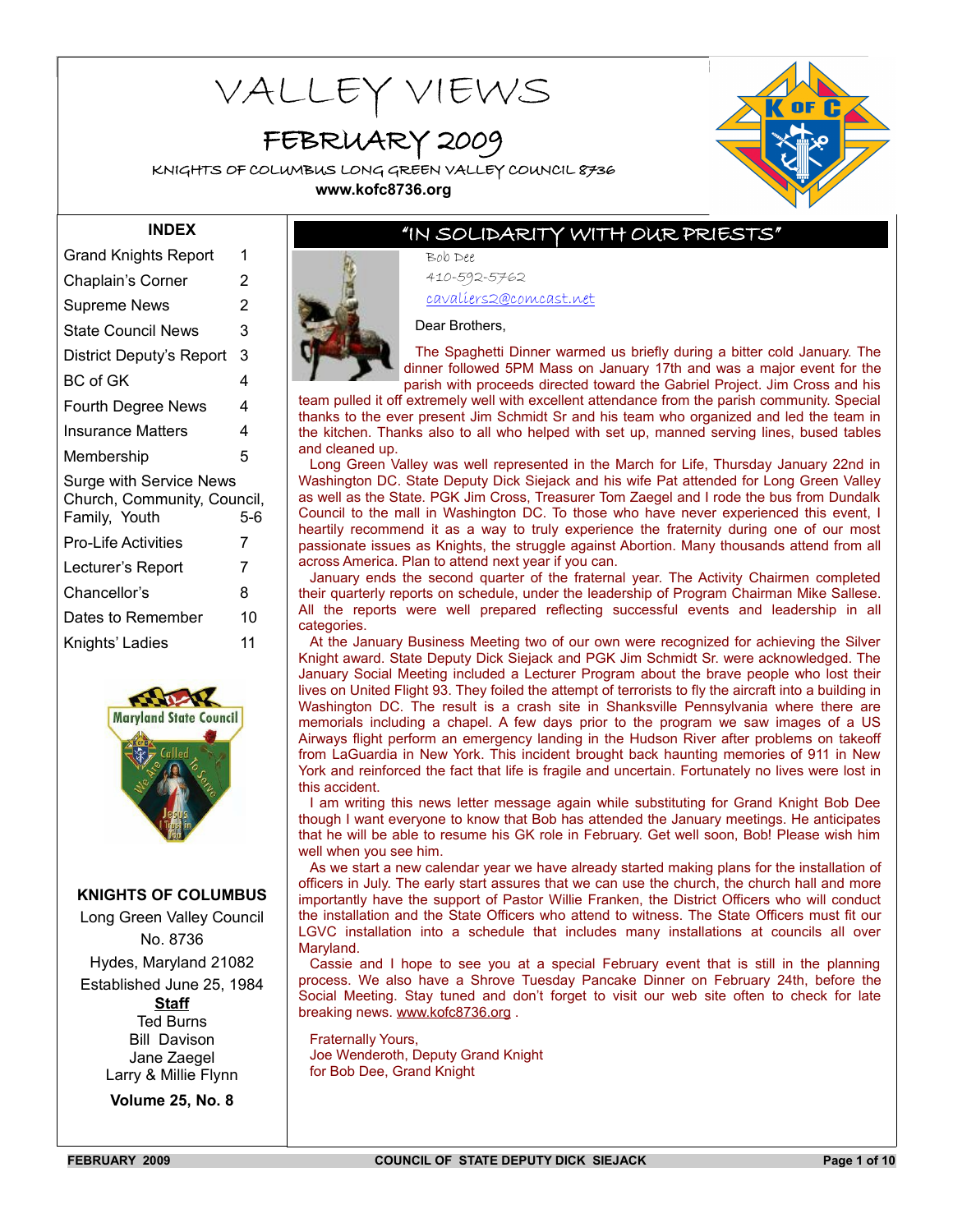#### **CHAPLAIN'S REPORT Fr. Willie Franken; 410-592-6206; WFranken@archbalt.org**

#### Dear Brother Knights,

February is usually a blah kind of month, cold and perhaps snowy,. The shortest in number of days and yet for some reason it seems so long. Every thing seems to mope along in the dull routine of daily tasks. However, it can be a time of reflecting on our relationships, a time to look at our spouses, our children, our fellow workers, our parish, our Council, and our relationship with God.



#### **SUPREME COUNCIL NEWS**

Since the start of our partnership in 2003, the Knights of Columbus has helped the Wheelchair Foundation distribute more than 710,000 wheelchairs to needy recipients worldwide.

What began with 2,000 wheelchairs committed to recipients in Afghanistan has grown to regular distributions in Mexico, the Caribbean, the Middle East, Africa and Asia.

Knights have become some of the most ardent supporters of the Wheelchair Foundation and its work. In November 2007, the Order distributed 2,000 wheelchairs to veterans in four U.S. cities with help from local VA hospitals.

Many Knights, however, are not merely content to write a check. Often, state officers and representatives from local units travel to cities and villages to help distribute the wheelchairs personally.

In October, Knights from the Ontario and California state councils made a pilgrimage to Mexico City to help with a distribution there. Volunteers paired recipients with wheelchairs at three sites, including the Basilica of Our Lady of Guadalupe in Mexico City.

In response to their work, Cardinal Norberto Rivera Carrera of Mexico City called the Knights a "true example of what being a missionary is" during his homily at the Metropolitan Cathedral of Mexico City on World Mission Sunday Oct. 19.

Knights in Canada have also taken their own initiative to support the Wheelchair Foundation. Over the past two years, councils in Manitoba and Saskatchewan have donated more than \$130,000 to the organization and have provided wheelchairs for recipients in Sierra Leone and Vietnam. During a November trip to the Dominican Republic, Knights helped distribute wheelchairs with support from local workers.

 In practice, collaboration with the Wheelchair Foundation is very simple. For every \$75 donation that the foundation receives, it provides matching funds to purchase a wheelchair for \$150. The chairs are shipped, 280 at a time in large containers, directly to where they will be distributed. Wheelchairs have been sent to more than 140 countries at absolutely no cost to the recipients.

According to Christopher J. Lewis, the foundation's vice president of public education and a member of Resurrection Council 9580 in Aptos, Calif., the delivery of each wheelchair changes an average of 10 lives, including the family, friends and caretakers of the person receiving it.

For more information about the Order's partnership with the Wheelchair Foundation, visit [www.kofc.org/wheelchairfoundation.](http://www.kofc.org/wheelchairfoundation)

 $\bigcap$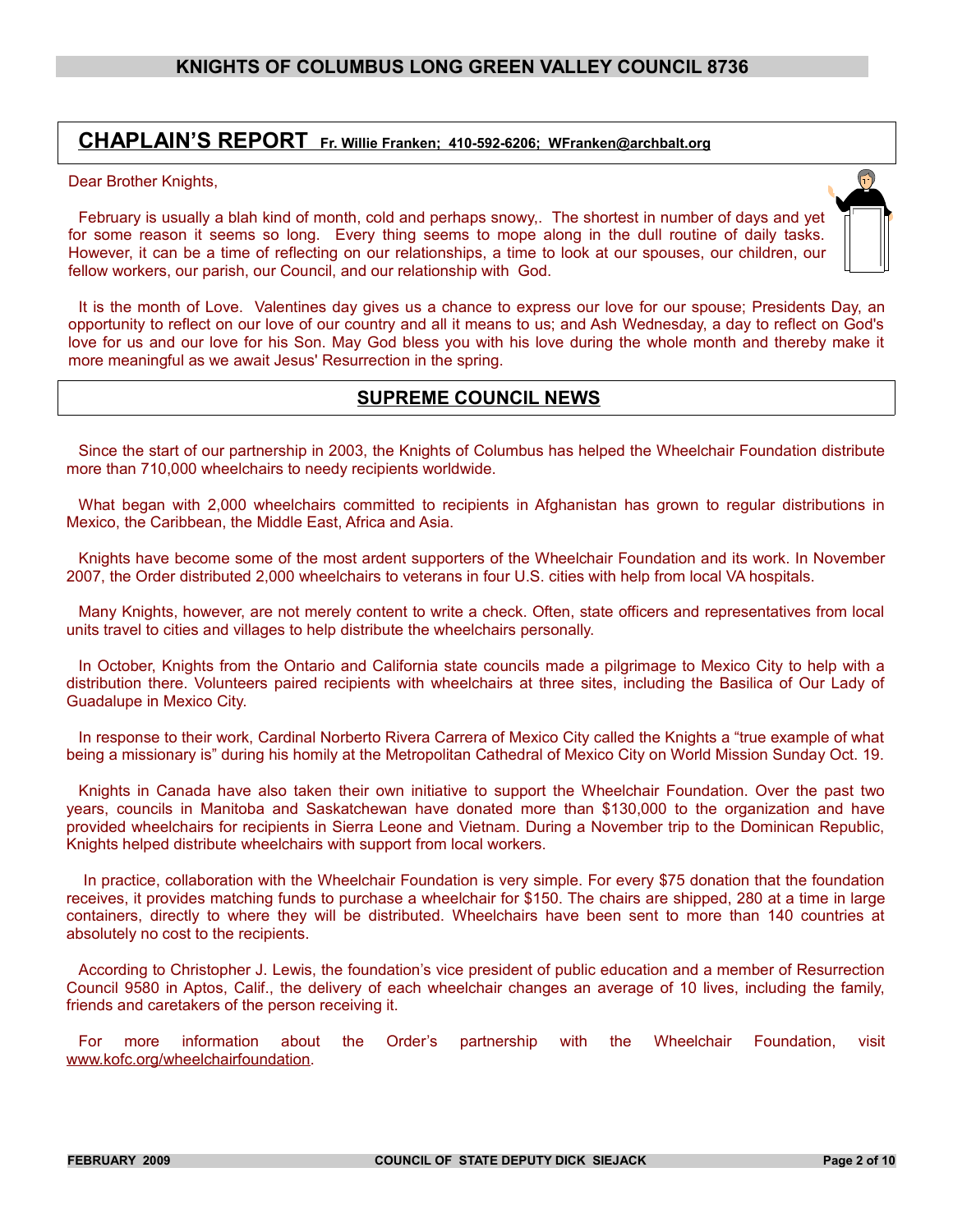#### **STATE REPORT**

Employment Assistance

With the economy struggling and the number of laid off workers growing, its time to think about helping our Brothers get back to work.

Brothers, do you know of a Brother Knight in need of a job or do you know of an opening that a Brother Knight can fill? If so, we need your help to get that information to the right person. Brother Knight Bill Elliott is the State Council Employment Assistance Chairman and in that position gets calls from Knights needing to get back to work. There is a need to get these men an opening that

they can fill. We all need to be on the lookout for available openings because we never know when we'll be in this position ourselves.

You can contact Bill at 410-838-9893 or KofCSanta@yahoo.com to talk in detail about your needs or your help. Thank you.

#### **DISTRICT DEPUTY REPORT Brian O'Connor; District Deputy 1**

|                       |                    | <b>REACHING FOR THE STARS</b> |                | <b>REPORT AS OF 01/12/09</b> |               |
|-----------------------|--------------------|-------------------------------|----------------|------------------------------|---------------|
|                       | <b>Council New</b> |                               | <b>Dropped</b> | Net Membership               | Net Insurance |
| <b>No</b>             |                    | <b>Members</b>                | <b>Members</b> | <b>Increase</b>              | Increase      |
| 8736                  |                    |                               |                |                              |               |
| 9815                  |                    |                               |                |                              |               |
| 10100*                |                    |                               |                |                              |               |
| 11372                 |                    |                               |                |                              |               |
| <b>District Total</b> |                    |                               |                | 15                           |               |

Star District Goals Net 21 New Members; 11 Insurance Members

\* Meeting Star Council Membership & Insurance requirements

Here we are and it's already February and spring is just around the corner. Before we know it we will be at the Ocean getting ready to wrap up this fraternal year. That means that there is not much time left to meet our council membership goals and make Star Council. WE HAVE A UNIQUE OPPORTUNITY THIS MONTH. Between February 19th and March 20th a new member can come into our council and make his 1st, 2nd and 3rd degrees. The 1st and 2nd degree teams will be judged on these dates, so I would love to see a room full of candidates as I am sure they will be treated to one of the best and most inspiring degrees you will ever see.

During this month the councils have also a great opportunity to honor those people in our Community that serve us and protect us every day. Nominations are due for the Police Officer, Firefighter, EMT, Teacher and Citizen of the year. Each Council should take the time to nominate someone like a CCD teacher etc. for the State award and even if they don't win the State award honor, them locally. We will also be hosting the District Free Throw Shoot-out championships this month.

As we celebrate Valentine's Day this month let us remember the Church's position on the sanctity of marriage of one man to one woman. Let us as Knights throw our entire support behind this position and be always on guard and ready to defend this position from those who wish attack, change or pervert this sacrament.

We ARE called to Serve!!!! Brian O'Connor, District Deputy

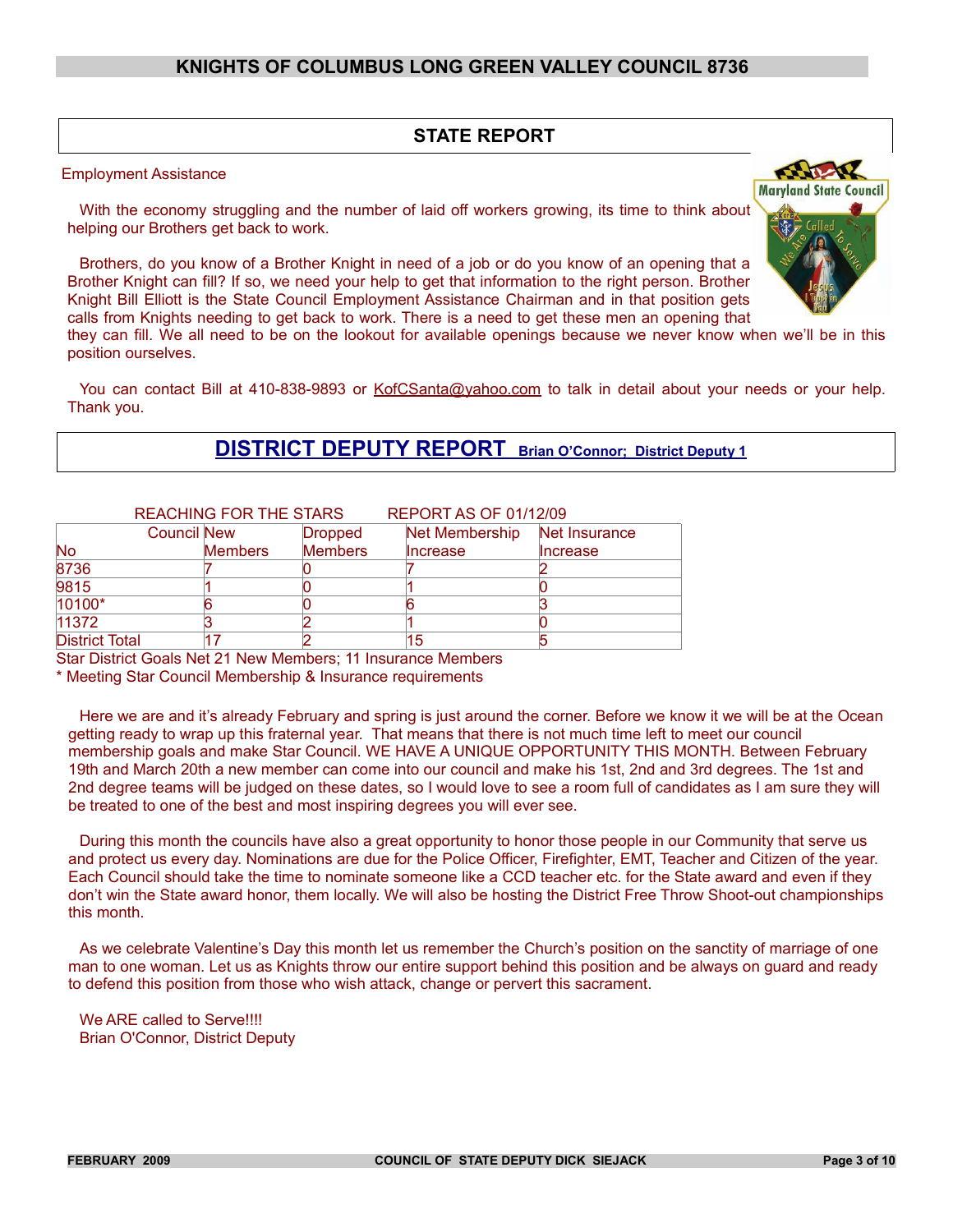#### **BALTIMORE CHAPTER OF GRAND KNIGHTS Michael Sallese President, PGN, FDD, PFN; Msallese11@verizon.net**

The Baltimore Chapter of Grand Knights will hold our next monthly meeting on Thursday February 12, 2009 at Notre Dame Council #2901. The meeting begins at 8:00 PM. Notre Dame Council is located at 201 Homeland Avenue Baltimore 21222, near the Cathedral of Mary Our Queen and Loyola University. We hope to see Grand Knights, Past Grand Knights, Council Activity Directors, Activity Chairmen and all interested council members. The State Program and Membership teams attend our meetings and are there to answer any of your questions regarding council activities and recruitment.

January 22, 2009 marked the 99<sup>th</sup> anniversary of the institution of the Baltimore Chapter. Through your help, we have been serving God's special children at Villa Maria, St. Vincent de Paul and Gallagher Center with annual Christmas parties & visits with Santa and summer picnics. Your donations to our Charity Appeal have funded these programs every year. Your response to our appeals have been heartwarming and allow us to help these children and adults. Thanks to you, we will continue to do this for another 100 years.

#### **FOURTH DEGREE NEWS Archbishop John Carroll Assembly 2378; Faithful Navigator Michael Georgulas**

My Brother Knights:

Fourth Degree Meetings are on the third Thursday of the month.

INSURANCE MATTERS **Robert Marlowe,** 410 823-3800, **robert.marlowe@kofc.org**

#### FRATERNAL BENEFITS

"Teach your children well …"



If you're like me, you derive great joy from your children. It's a great feeling when a teacher, coach or fellow parent compliments you on your child.

We all know that raising children these days is no easy task, especially when the values we're trying to instill in them – concern for others, accepting responsibility for their actions, saving money rather than spending it – seem to run counter to what society is trying to teach them. Yet these are exactly the values that tend to draw compliments from teachers, coaches and fellow parents.

We also know that the best way to teach is by example. If you carry enough life insurance to protect your family, and you share it with those children old enough to understand why that's important, you're exhibiting and imparting many of the values you hope your children will absorb.

You'll show them that you love them and are concerned about their welfare. You'll show them that you take your responsibility to provide for your family seriously, and that you want to make sure they're provided for even if you're not around. And you'll show them that investing money in your life insurance protection is more important than the new set of golf clubs you might want, or the newest and best home theater system, or whatever else you might be sacrificing to pay the premiums.

Sure, they'll probably roll their eyes at you as you're explaining this, and they'll certainly moan and groan if they can't get the newest CD, video game or piece of clothing. But they learn from what you do – just like they learn from what you don't do. What lessons do you want to teach them?

I'd like to meet with you to review your existing coverage. Based upon that review, and on the comprehensive needs analysis that I'll perform, we'll be able to put a plan in place that will meet your needs, goals and budget.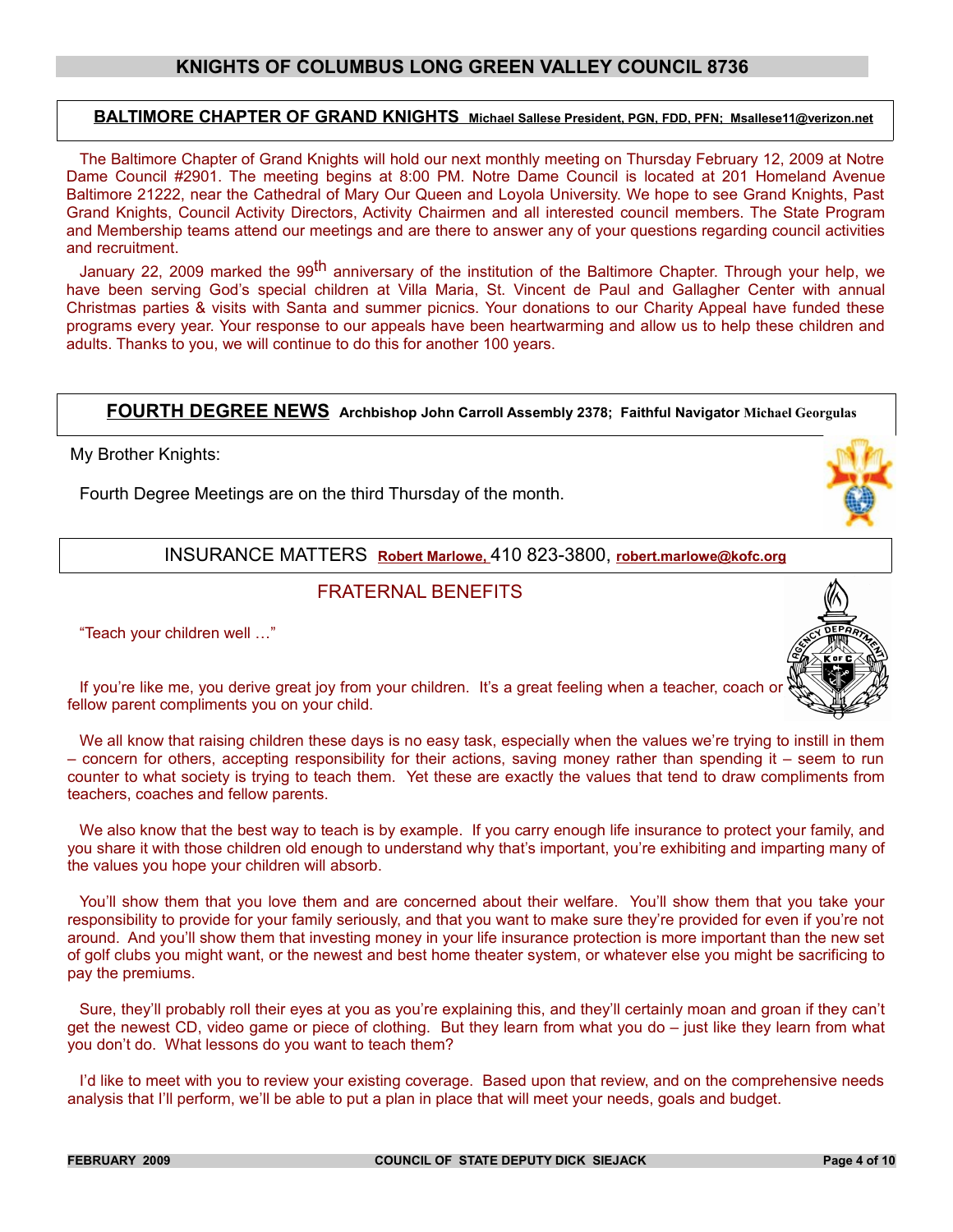#### **MEMBERSHIP CHAIRMAN Jim Schmidt, Sr, PGK; 410-592-8891; snstrngjim@msn.com**

I'm pleased to announce the council has two new third degree members. They are Dan Kerins and Eric Schumachacher. Last month I listed eleven members who needed the third degree. These were the only two who responded. Thirteen members need their second degree. I've heard from two members. The second degree will be held on Feb. 26 at Fr. Wolfe council.

Please call me to get on the list. Thank you.

#### **CHURCH ACTIVITIES Randy Keiser; [mostincorporated@yahoo.com](mailto:mostincorporated@yahoo.com) 410-491-6407**

Thanks to all that helped with the church parking on Christmas Eve. The next scheduled church activity will be the Shrove Tuesday Pancake Supper on February 24th. All help will be appreciated and if you can not help, at least please attend the dinner.

#### CALENDAR OF CHURCH ACTIVITIES

**February 24, 2009 - Shrove Tuesday Pancake Supper** March, 2009 / TBA - Catholic Bee Mar. 20, 2009 - 5th Sun. -7:30 Mass, Breakfast at The Sunshine Grill April 19, 2009 - Divine Mercy Mass May 7, 8, 9, 2009 - Spring Fling May 31, 2009 - 5th Sun. -7:30 Mass, Breakfast at The Sunshine Grill.

#### **COMMUNITY ACTIVITIES Mike Naumann; 410-592-4884; mike.n@pioneernetwork.com**

We are working in coordination with the Archdiocese of Baltimore to determine how we might develop a Community Program associated with their Apostleship of the Sea Program. Chaplain Joe Buccheri is their proponent and offers a number of ways for us to assist.

The plan is to first educate the Council Members by presenting a related Lecturer Program that described the program, its needs and the suggested methods for our interaction with the seamen who visit the port of Baltimore. In summary:

The Apostleship of the Sea logo denotes the three beacons guiding and welcoming seafarers to a safe haven, now and for eternity. The rays of light (faith) reach for and touch the life preserver (hope) while emanating from a warm heart (charity) upon the anchor of stability.

We have donated clothing in the past to these visiting seamen. Participation in this ministry is most likely an opportunity to render in-kind assistance such as participation at the Stella Maris Internation Seafarers' Maritime Center in Baltimore performing volunteer work at the Center, or service as a Eucharistic minister or prayer leader.

For more information visit the Apostleship of the Sea web site for the archdiocese [www.aosbalt.org.](http://www.aosbalt.org/)

"If you have general interest in this community activity, or have visited the website and desire to support this venture, let us know, especially if you have had some connection with port activities. Stay tuned for more information and the informative Lecturer Program that will follow this spring."

#### **COUNCIL ACTIVITIES**

We have two exciting council activities planned for February. For those married in February, you can renew your vows at the 9AM Mass on Sunday February 15<sup>th</sup>. Those not married in February can renew their vows silently in the pews during the February ceremony and then join us at a Valentine Brunch at Christopher Daniels on Padonia Road. Seating is limited to the first 20 who responded to the email. Those not registered can find seating as available elsewhere in the restaurant. This is a joint Family and Council event.



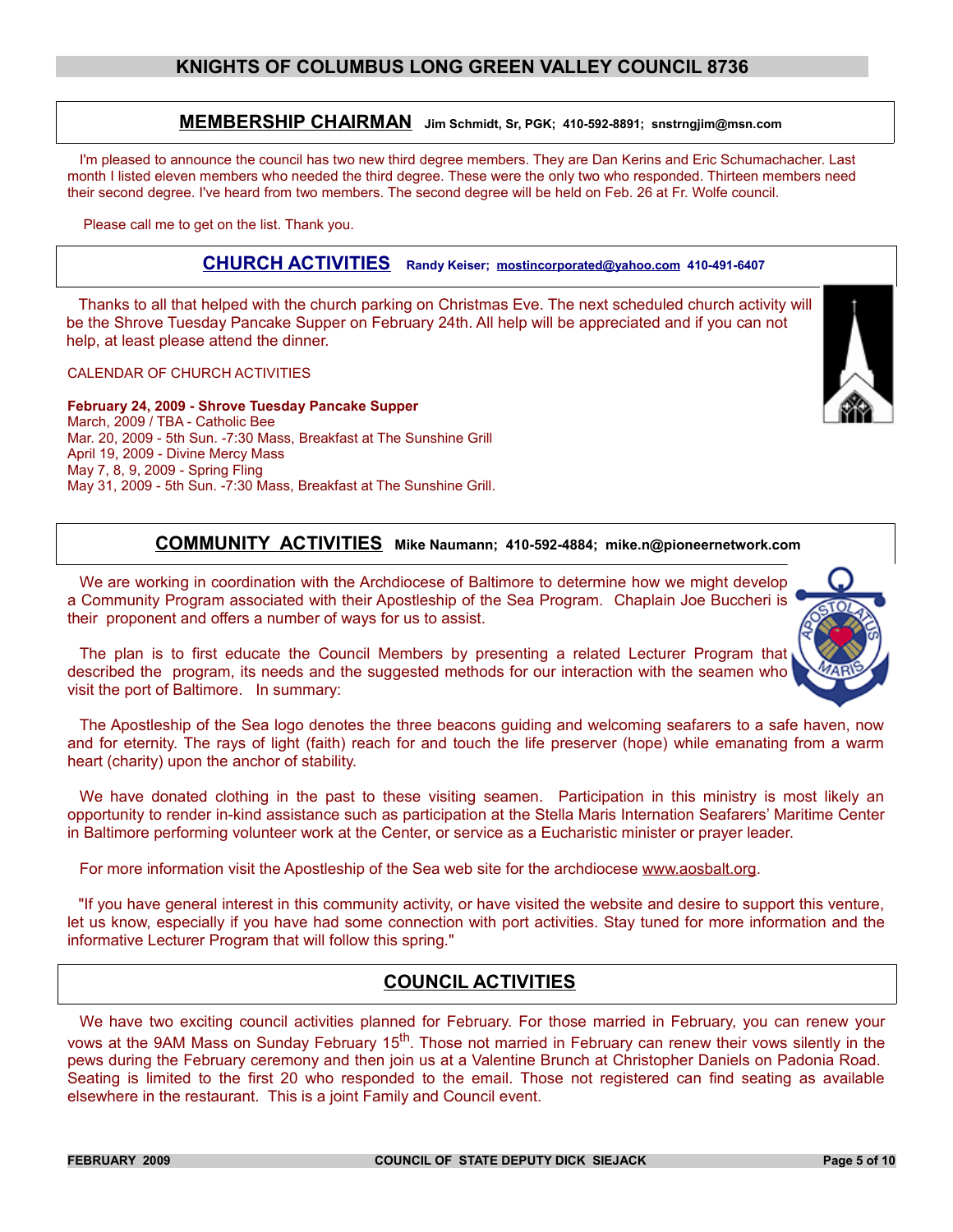A Shrove Tuesday Pancake Dinner will be served to the Community by the Council on February 24<sup>th</sup> at 5 PM. Please help if you can.

#### **FAMILY ACTIVITIES Jim Cross; 410-893-1266**

On Valentine Sunday Feb 15, 2009 join us at 9AM Mass at St John's. If you were married in February, you can stand in front of the altar and renew your Wedding Vows. If you contact the Parish ahead of time, you can receive a certificate as well. If you were not married in February, there is nothing to stop you from renewing your wedding vows in your seat.

Afterwards we have an 11 AM table reservation for 20 at Christopher Daniels, 106 W. Padonia Rd. in Timonium. Any council member and their family is welcome to join us then whether or not you went to 9AM Mass at St. John's. Call me ASAP at 410-893-1266 to be seated in the group. If you don't call me, you are on your own for a reservation. The price including tax and tip is \$25.15 ( Age 4-12 for \$12.55, Age 3 or under free). The Brunch runs from 11 AM to 2 PM. There is an Omelet Station, bacon, sausage, French Toast, Home Fries, Danish, muffins, Carving Station (usually Prime Rib), Raw Bar with oysters on the half shell, shrimp, chilled mussels and salmon, and Unlimited Bloody Mary's, Mimosas, Screwdrivers or Poinsettias.

Our December Family of the Month submission was Joe Owensm PGK, his wife Barbara and daughter Maggie. Joe provides "stellar" support for the Santa Claus Breakfast and Santa Knightline each year. In addition he and his wife Barbara created and have run the Catholic Bee for many years. It received recognition from Supreme and is being added to the Maryland State Programs this year.

#### **YOUTH ACTIVITIES Chris Phillips**

#### Keep Christ In Christmas Poster

Long Green Valley Council's Keep Christ in Christmas Poster Contest was very successful again this fraternal year. A total of 36 posters were submitted for judging. Winners were selected by Council members after the December 9th business meeting. Awards were determined for three categories: grades 1-3, 4-6, and 7-8. Each grade group received cash prizes: \$30 for 1st place, \$20 for 2nd and \$15 for 3rd place.

Prizes were awarded at the St Johns Church Hall during the school's Christmas Program and Performance on December 18th to some very excited children. Parents and children alike were very grateful to the Knights for conducting the contest.

During our poster contest award presentation, Tom Zaegel presented a check from the proceeds of our Bull Roast to Principal Mrs. Delcher for support of the school. Jim Schmidt Sr. also invited attendees to visit the train garden later at the hall. We used the opportunity to extend a welcome to fathers in the audience to join our Council, citing all these actions including the poster contest, school fund raising support, Christmas garden display and more as very visible examples of what the Knights do. It was expressed as an opportunity and an invitation to "Put your Faith in action" by joining our Order.

We thank our many Brothers who were in attendance at the School Christmas program to reinforce our message. Our Poster Contest winners were:

| 1. Liam Larney   |
|------------------|
| 2. Addison Plume |
| .3. Kavla Kozak  |

**Grades 1-3 Grades 4-5 Grades 7-8** 1. Brian North 1. Rachel Weskalnies 2. Sarah Kujala 2. Christine Kruse 3. Kayla Kozak 3. Elaina Cain 3. Kelly Fischer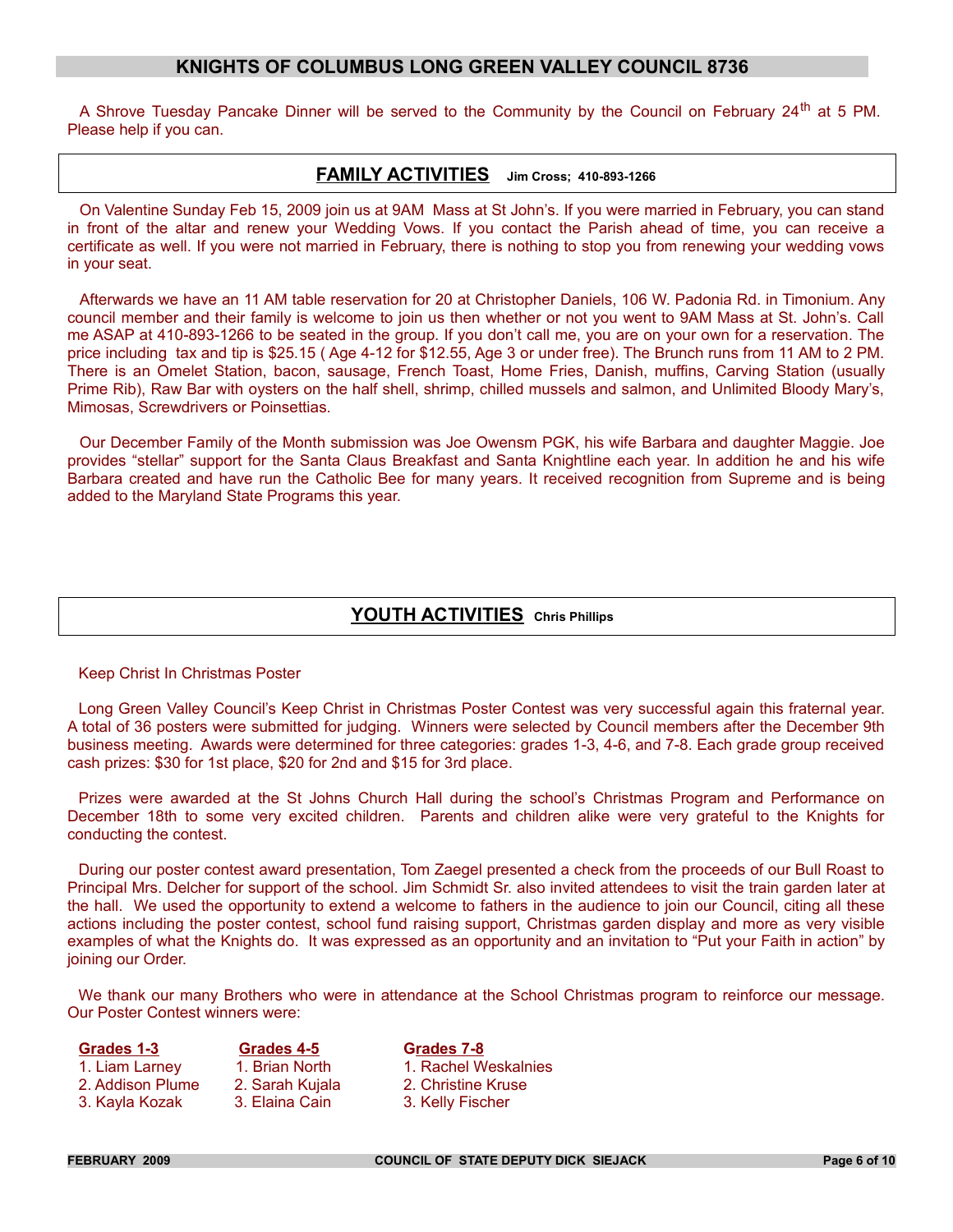#### **PRO-LIFE ACTIVITIES Jim Cross; 410-893-1266**

Many thanks to all those that helped cook, set-up, serve, clean up and attend the Spaghetti Dinner on Saturday, January 17, 2009 at St John's Church Hall after the 5 PM Mass. We need to give a special thank you to Jim Schmidt Sr. for getting the food and Stellar Kitchen Crew together. The net proceeds will be sent to The Gabriel Network to aid pregnant women in need.

Thanks to those that attended the March for Life in Washington DC on January 22, 2009 or participated in other Pro-Life activities. Four LGV Council members were part of several hundred thousand who attended from across the nation. We left from Dundalk Council by bus and arrived to attend a mass at the Verizon Center in our Capital. The mass was an inspiring youth rally and service that was concelebrated by the Archbishop of Washington, numerous Bishops and many clergy among the dignitaries. After mass we processed to the National Mall where we assembled for the parade which demonstrated the support of the Pro=Life movement. It is an event that many more from the council would enjoy.

Your prayers are needed to help convert the hearts of many in Washington, DC. and Annapolis as they vote on legislation in the months and years ahead. St. Paul the Apostle might just be the patron saint of the kind of conversion that will be required even for many Catholic legislators. The Freedom of Choice is looming as a special threat.

I can't say anything else that would top any article that you could read than in the Columbia issue of January 2009 from page 10 through 24. Either page 16 "A Serious Threat" or page 17 "When Does Life Begin" are probably the best to start with if you are not going to get through them all.

#### **LECTURER'S REPORT Joe Wenderoth, (410) 491-5918, email lecturer@kofc8736.org**

Lots of interesting and informative Lecturer programs are planned for 2009. At the January Social Meeting, thanks to Brother Larry Polk, we have a video and informative material about the Memorial in Shanksville, Pennsylvania to those whose lives were lost in the 9/11 crash of United Flight 93.

As was discussed at the previous business meeting, Flight 93 was hijacked by terrorists intent on flying the aircraft to Washington DC and crash it into a Government building just as they crashed another flight into the Pentagon and two more flights into the World Trade Center in New York. Only the brave action and ultimate sacrifice of the passengers saved the loss of more life.

If sufficient interest is generated we may plan a follow-on Council trip to that area to visit the site and the Memorial Chapel. It would be a relatively long trip, possibly an overnight venture. Shanksville is off the Pennsylvania Turnpike on the way to Pittsburg. If that would interest you, let me know.

After a spate of puzzle entries over recent months, I would be remiss if I did not provide a puzzle for you to ponder in the winter doldrums of the New Year. The puzzle contest was on hiatus in January. Now that you are rested, the puzzle for February follows and you can email (preferred) or snail mail answers to the Lecturer. The Knight's Ladies are also invited to compete as usual this month and I will report whether I get more correct answers from the Knights or the Ladies!

**February Puzzle: Guys.** Rearrange the letters in the word PERPETUAL to form two boys' names – one in five letters and one in four. What are they? - Hint, easy if you know your Bible...

As usual, the winner of the puzzle contest will be randomly selected from the pile of correct entries received. Answers will be available at the next meeting for those still befuddled.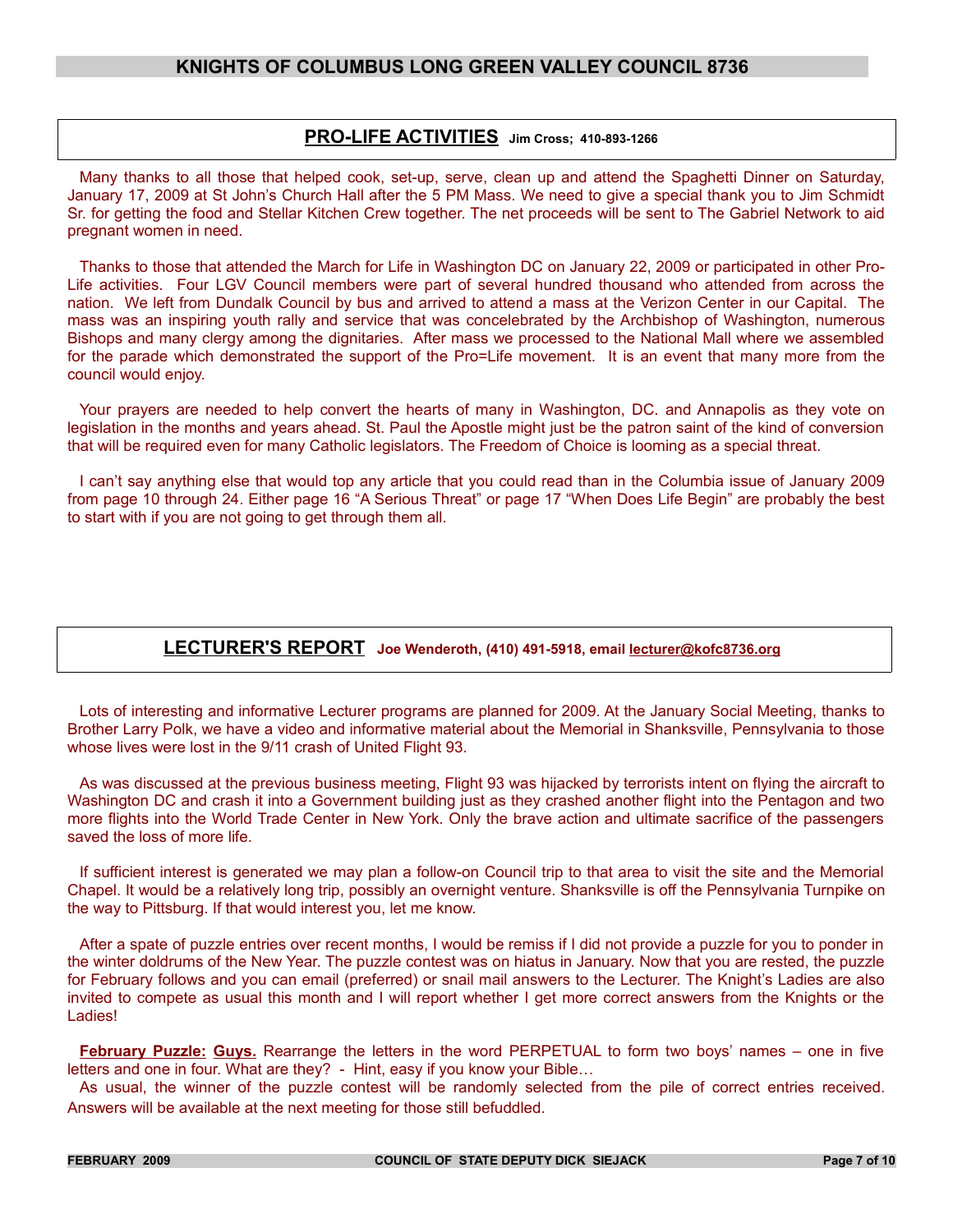#### **CHANCELLOR'S REPORT Bob McGraw; Work 410-887-1828; Cell 443-299-7732; rsmcgraw@verizon.net**

**Feel free to contact me if you know of any brother or family member that is need of prayers.** Please continue to pray for the following:

#### **Brothers:**

Fr. Jack Collopy Dick Spinner Vince Wheeler **Vince Wheeler** John Robinson Norm Bronzert William Seibert Tim Calvert Pop Stritzinger<br>
Jack Lindung Bob Dee Jack Lindung

#### **Relations:**

Kim Schlee, Daughter of Brother John Schlee Norma Ventura, Wife of Brother John Ventura Leonard Scheno, Brother of Jim Scheno Ann Hughes, Mother-in-Law of Brother Joe Wenderoth Faith Rowland, Granddaughter of Brother Bill Loeffer Mary Renshaw, Wife of Brother Bob Renshaw Marilyn Carr, Wife of Brother Ronald Carr, Sr. Vincent Crogan, Brother-in-law of Brother George Landefeld Phyllis Rowan, Mother of Brother Thomas Rowan Stan Gibson, Brother of Brother Sam Gibson Pat Elbert, Wife of Brother Charles Elbert

#### **FEBRUARY BIRTHDAYS**

|    | <b>Rich Siejack</b>   |    |
|----|-----------------------|----|
| 4  | George Thuman         | 4  |
| 6  | <b>James Milarcik</b> | 8  |
| 8  | <b>Andy Amasia</b>    | 9  |
| 9  | <b>Ed Miller</b>      | 13 |
| 14 | <b>Ed Nordberg</b>    | 16 |
| 19 | Dr. Jim Brayton       | 22 |
| 22 | <b>Gil Adelhardt</b>  | 23 |
| 25 | <b>Chris Phillips</b> | 26 |
|    |                       |    |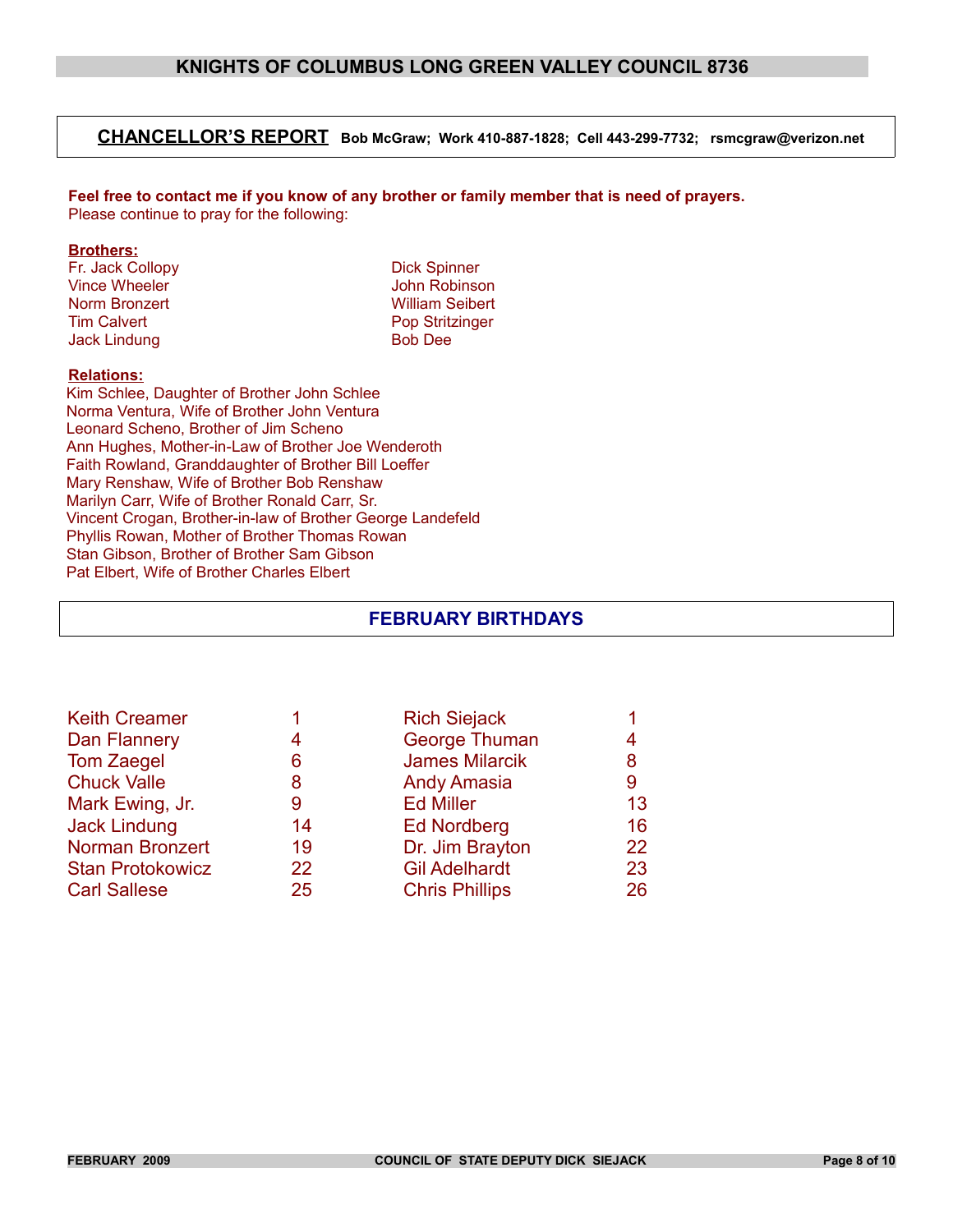#### **PLAY BALL ….. OUR COUNCIL'S BIG FUND RAISER** ….. **BASEBALL**

#### Bob Dee,GK

The baseball season is rapidly approaching, and as in the past, our Council plans to operate a concession stand at the stadium. This has been our Council's primary fund raiser each fraternal year and has given us the opportunity to support many Council and charitable activities.

Last year, because we did not have sufficient number of volunteers at times, we were forced-to cancel two games which decreased the disposable funds we could contribute to some of the worthy and deserving charities that we typically support. Please consider volunteering to work some of the games this season. Some have already indicated their intention to help by "signing up" up at the last business meeting. At this time we do not have a schedule but I would like to know how many members intend to work any games this year. Therefore I urge you to please reply to me by email or telephone to let me know that you plan to help. If you can only come after work we can still use your help. Just let me know that you will be late and about what time we can expect you.

If you have a "Tips" card from ARAMARK, check the expiration date. Remember, anyone working a concession stand must be trained to sell beer. A training session will be scheduled later as necessary.

Only you can help make our Council a success. If you have any questions and /or want to sign up, call me at 410- 592-5762 or email me at cavaliers2@comcast.net . Please respond ASAP.

#### FINANCIAL SECRETARY Paul Weber, 410-879-0558, apaulweber@msn.com

#### MESSAGE from the FINANCIAL SECRETARY

An invoice for your 2009 dues was mailed to each member in mid-December. If you have not sent your payment, please forward your check payable to LONG GREEN VALLEY KC #8736 to my attention at the address indicated on your invoice. Payment of your 2009 dues is requested no later than February 15, 2009.

If you have moved, changed your phone number or email address, it is your responsibility to notify the Financial Secretary. If you would like to receive information and special announcements about council events via email, and have not previously given me your email address, please include it with dues payment. It is important that we have current information so we can contact you as needs arise. We would prefer to utilize the internet whenever possible, giving us the ability to reach as many as possible with one communication. For the past several years we have been using this method very effectively to advise the members of special upcoming events, meetings, social gatherings, death of members and other pertinent information.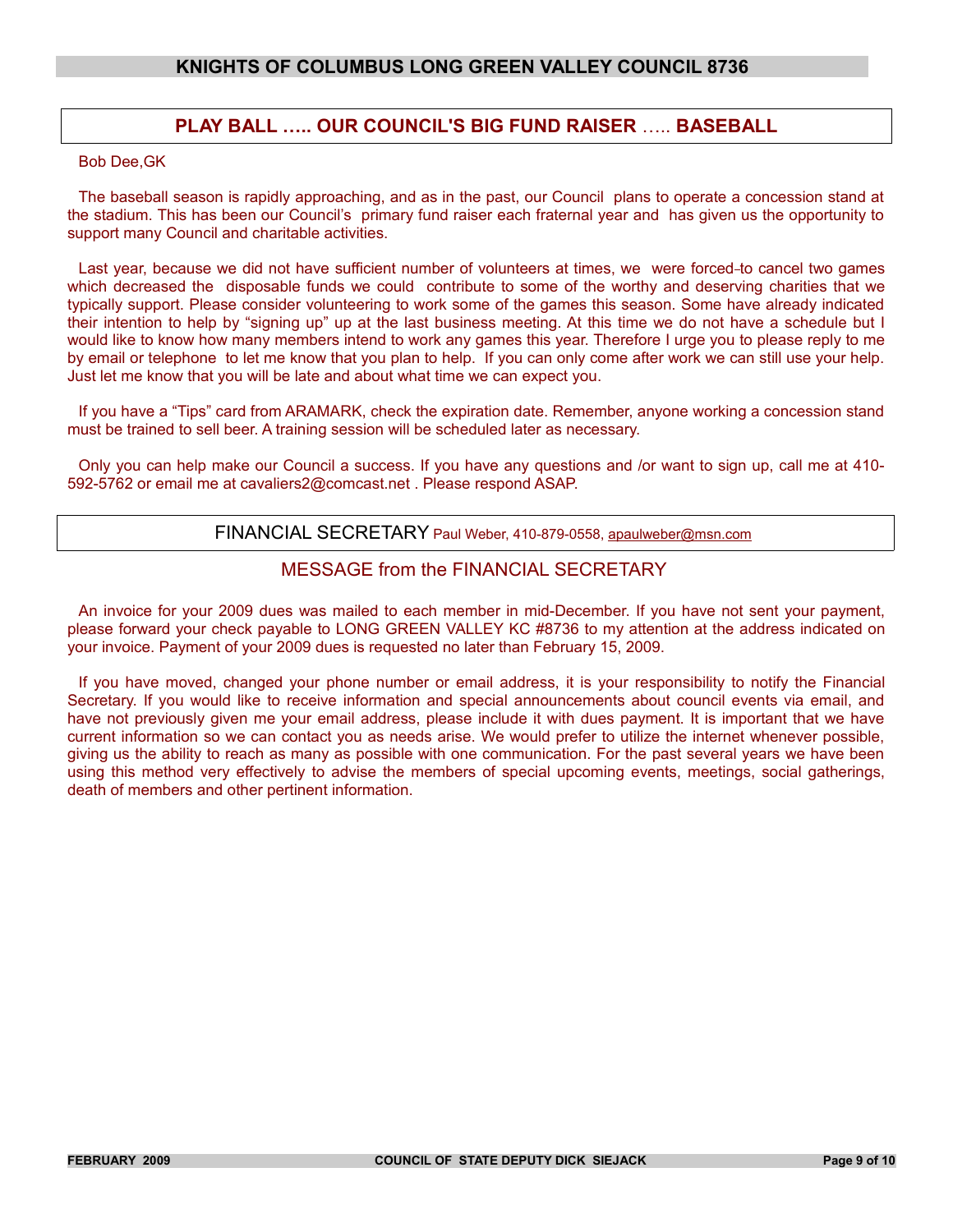| <b>TO</b><br><b>REMEMBER</b><br><b>DATES</b> |              |          |                                         |                                  |  |
|----------------------------------------------|--------------|----------|-----------------------------------------|----------------------------------|--|
| <b>DATE</b>                                  | <b>DAY</b>   | TIME     | <b>ACTIVITY</b>                         | <b>LOCATION</b>                  |  |
|                                              |              |          | <b>FEBRUARY</b>                         |                                  |  |
| 03                                           | Tues.        | 7:00 PM  | <b>Knights Ladies</b>                   | <b>Council Home</b>              |  |
| 05                                           | Thurs.       | 7:00 PM  | <b>Officers Meeting</b>                 | <b>Council Home</b>              |  |
| 09                                           | Fri.         |          | BCGK 99 <sup>th</sup> Annivesary Dinner | <b>Columbus Gardens</b>          |  |
| 10                                           | Tues.        | 8:00 PM  | <b>Business Meeting</b>                 | <b>Council Home</b>              |  |
| 12                                           | Thurs.       | 8:00 PM. | <b>BCGK Meeting</b>                     | Notre Dame Council               |  |
| 15                                           | Sun.         | 9:00 AM  | February Weddings Renewal               | St. Johns Church                 |  |
| 15                                           | Sun.         | 11:00 AM | <b>Brunch</b>                           | <b>Christopher Daniels Rest.</b> |  |
| 15                                           | Sun.         |          | <b>Deadline for 2009 Dues Payment</b>   |                                  |  |
| 19                                           | Thurs.       | 8:00 PM  | <b>ABJC Meeting</b>                     |                                  |  |
| 24                                           | Tues.        | 5:00 PM  | Shrove Tuesday Pancake Dinner           | St. Johns Hall                   |  |
| 24                                           | Tues.        | 8:00 PM  | <b>Social Meeting</b>                   | <b>Council Home</b>              |  |
|                                              |              |          |                                         |                                  |  |
|                                              |              |          | <b>MARCH</b>                            |                                  |  |
| 03                                           | Tues.        | 7:00 PM  | <b>Knights Ladies</b>                   | <b>Council Home</b>              |  |
| 05                                           | <b>Thurs</b> | 7:00 PM  | <b>Officers Meeting</b>                 | Council Home                     |  |
| 12                                           | Thurs.       | 8:00 PM  | <b>BCGK Meeting</b>                     |                                  |  |
| 10                                           | Tues.        | 8:00 PM  | <b>Business Meeting</b>                 | <b>Council Home</b>              |  |
| 19                                           | Thurs.       | 8:00 PM  | <b>ABJC Meeting</b>                     |                                  |  |
| 24                                           | Tues.        | 8:00 PM  | <b>Council Social Meeting</b>           | <b>Council Home</b>              |  |